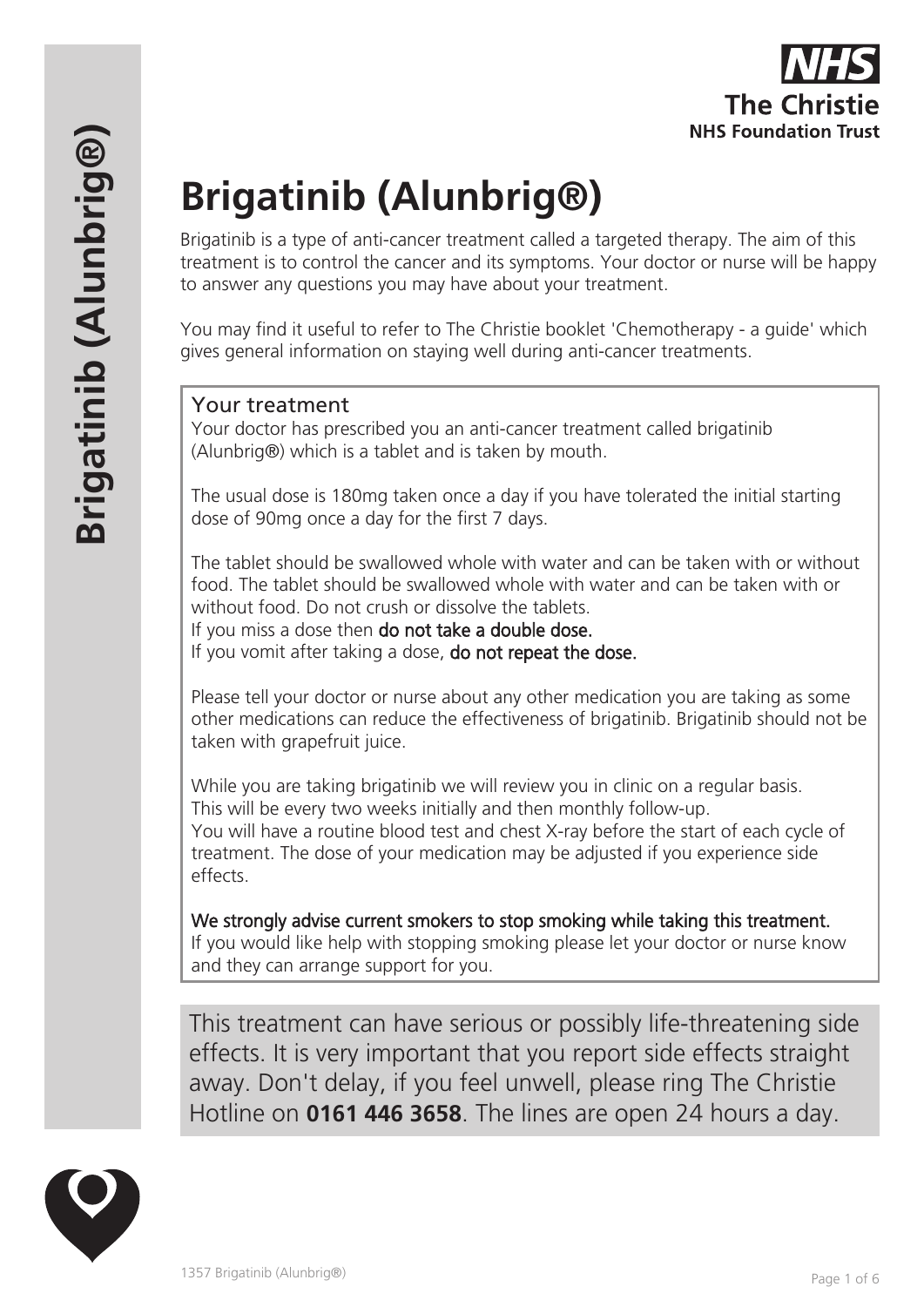# Flu vaccinations

Is it alright for me to have a flu jab during the time I'm having chemotherapy? It's safe to have a flu jab, but depending on the sort of chemotherapy you have had, it may not give quite as much protection against infection as usual. Some patients may need two vaccinations. However, if you're thinking of having any other vaccinations, do check with your Christie doctor first, because some vaccines should be avoided.

## Possible side effects

This treatment can cause many different side effects. Some are more likely to occur than others. Everyone is different and not everyone gets all the side effects. Most side effects are usually temporary, but in some rare cases they can be life-threatening. It is important to tell your hospital doctor or nurse about any side effects so they can be monitored and, where possible, treated.

# Common side effects (more than 1 in 10)

## • Photosensitivity (sensitivity to the sun)

You must avoid spending time in the sunlight during treatment as your skin may burn more easily. You should use a high factor sun cream and lip balm (SPF50 or above) that protects you from both UVA and UVB sunlight. This will help protect against sunburn.

## • Shortness of breath (pneumonitis) (Warning!)

This treatment can cause inflammation of the tissue in your lungs. Symptoms of this include a cough that will not settle, fever or breathing difficulties. If you develop severe shortness of breath it is important to contact The Christie Hotline on 0161 446 3658 straight away as this may be serious.

#### • Muscle pain, tenderness and weakness

Muscle problems are common and can be severe. Your doctor will do regular blood tests during treatment. Tell your doctor or specialist nurse right away if you get new or worsening signs and symptoms of muscle problems, including unexplained muscle pain or muscle pain that does not go away, tenderness, or weakness.

#### • Anaemia (low number of red blood cells)

While having this treatment you may become anaemic. This may make you feel tired and breathless. Let your doctor or nurse know if these symptoms are a problem. You may need a blood transfusion.

#### • Low number of platelets (white blood cells)

Having a low platelet count may put you at risk of easy bruising and bleeding. Let your doctor or nurse know if you notice any of these symptoms. You may need a platelet transfusion.

#### • Effects on the salts in your blood

Brigatinib is known to cause the salt or electrolyte levels in your blood to increase or drop low; this could affect the levels of sodium, phosphate, potassium, magnaesium and insulin in your blood. Your doctor or nurse will check your bloods at each clinic visit and advise you if any further tests are necessary or whether you need to start new medication or have a change in dose to any existing medications.

#### • High blood pressure

Your doctor or nurse will monitor your blood pressure at clinic appointments. If you notice any symptoms such as headache, fatigue or confusion or chest pain let your doctor or nurse or GP know immediately.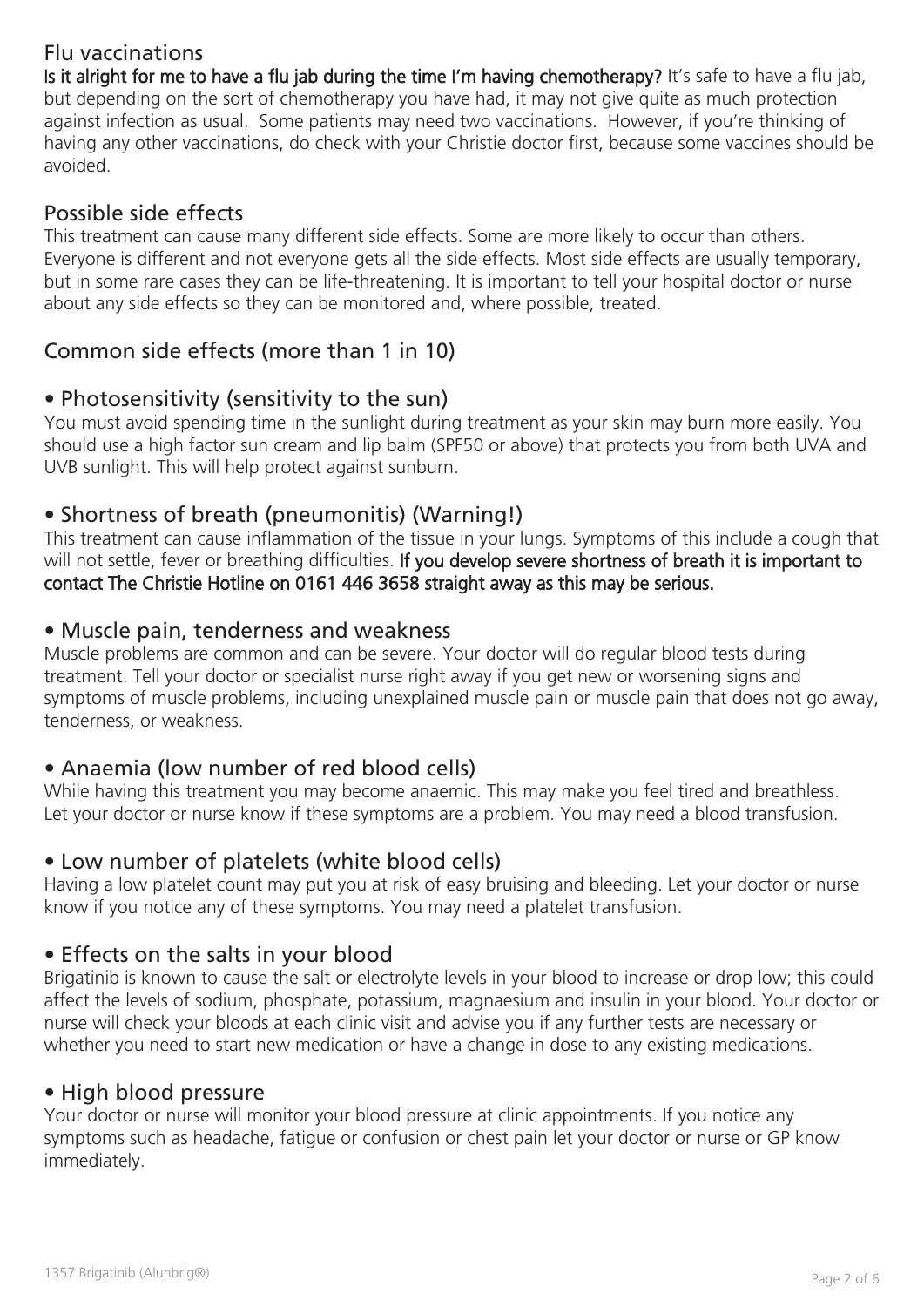# • Nausea and vomiting (sickness) (Warning!)

The severity of this varies from person to person. Anti-sickness medication will be given along with your treatment if needed. If you continue to feel or be sick, contact your GP or this hospital.

## • Constipation

This occasionally occurs in the long-term. Try to drink plenty of fluids and eat foods high in fibre. Tell your doctor who may prescribe a suitable laxative. Ask the staff for a copy of 'Eating: help yourself' which has useful ideas about diet when you are having treatment.

#### • Diarrhoea

If this becomes a problem while you are having treatment, anti-diarrhoea tablets can be bought from a pharmacy or prescribed by your GP for a temporary period until this is resolved. If the problem persists contact The Christie. If you develop severe diarrhoea it is important to contact The Christie straightaway as this may be a sign of a serious infection.

#### • Abdominal pain

You may experience pain in your upper abdomen, the stomach area. It is usually mild and not serious but it may become more severe. It may impact upon your eating habits and if it becomes a problem, tablets to reduce acid production may be helpful and can be bought from the pharmacy or prescribed by your GP.

#### • Visual disturbances

You may develop problems with your vision. These are often temporary difficulties adjusting to light and then dark surroundings or blurring of your vision. You may also experience 'flashing lights' or 'floaters' in your visual field. These side effects are usually mild and can affect 6 out of 10 patients taking this medication, but the side effects usually improve over time. If these side effects worsen you need to inform your doctor or nurse. If your vision is affected you should not drive or operate machinery.

#### • Memory impairment

If you or your family notice your memory is worse while on this treatment please discuss with your doctor or nurse.

#### • Liver function tests

It is important to monitor how your liver function is working while you are having treatment. This is done by routine blood tests. It is important to drink plenty of fluids while taking this medication. Please inform your medical team or nurse straight away if you notice you have darker urine than usual or any yellowing of your skin or eyes.

#### • Leg swelling or oedema

This is often mild and can be relieved by putting your feet up and resting for part of the day. If you notice the swelling is severe or causing discomfort then please inform your medical team or nurse.

#### • Hyperglycaemia (high blood sugar)

An increase in your blood sugar levels may occur. People who have diabetes are at higher risk. Your blood sugar levels will be monitored regularly. If you start urinating often and notice an increased thirst you should contact your doctor or nurse.

#### • Heartburn

You may develop a burning sensation in your chest. It is usually mild and manageable with antacids when needed. It may be worse after meals or during the night. Ask your nurse or doctor for advice if it is causing you problems.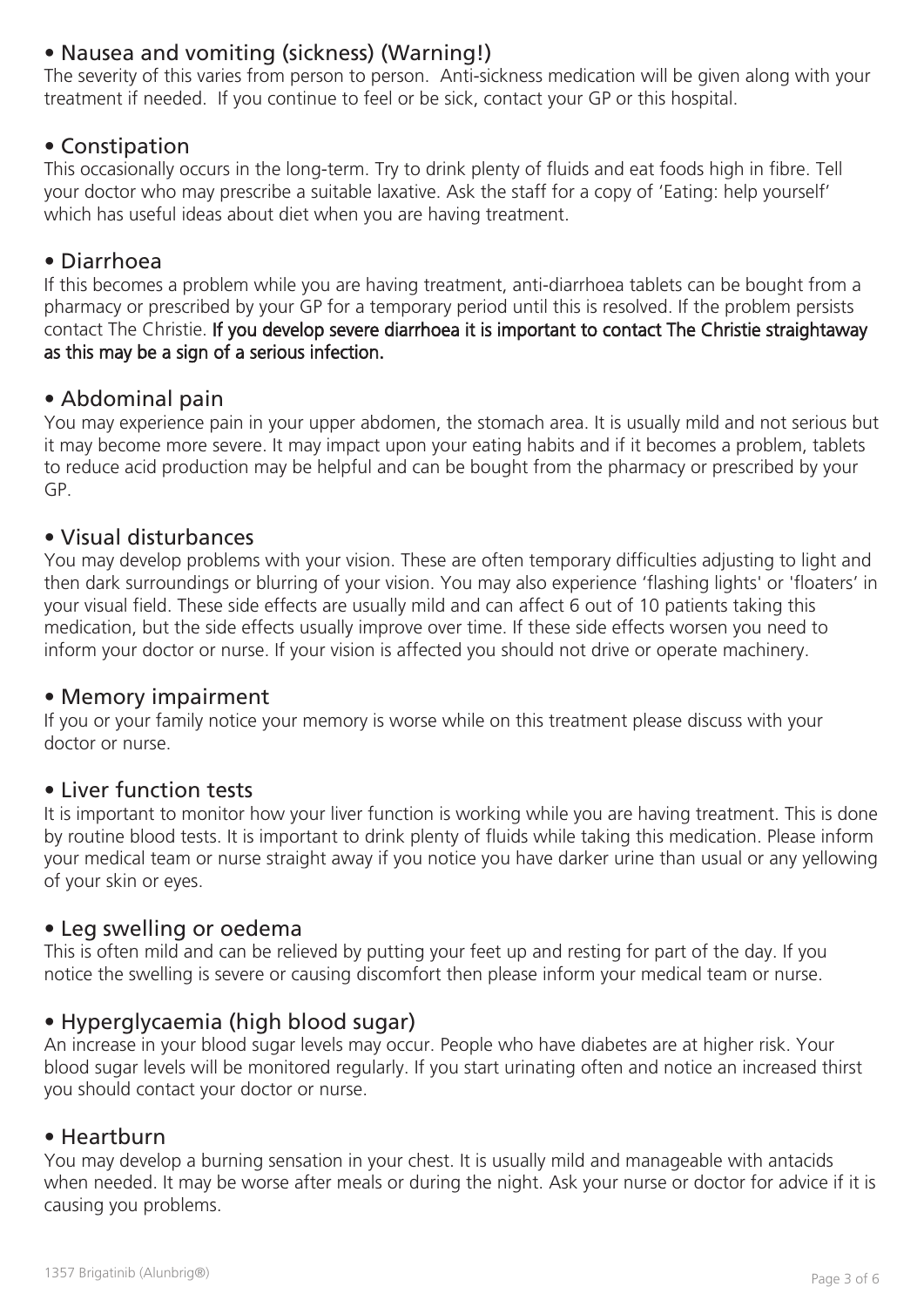## • Decreased appetite

You may lose your appetite and find eating large meals more difficult. It is best to try to eat smaller portions but do carry on trying to eat something even if you do not feel very hungry. Ask your nurse or doctor for advice on what to eat if this is causing you problems or you have unexpected weight loss. Ask staff for a copy of the booklet 'Eating - help yourself'.

## • Lethargy

Some treatment may make you feel tired and lacking in energy. It can be frustrating when you feel unable to cope with routine tasks. If you do feel tired, take rest and get help with household chores. If necessary, take time off work. Gentle exercise such as a daily walk can be beneficial.

#### • Sore mouth

Your mouth may become sore or dry, or you may notice small mouth ulcers during this treatment. Drinking plenty of fluids and cleaning your teeth regularly and gently with a soft toothbrush can help to reduce the risk of this happening. We can prescribe a mouthwash for you to use during treatment. You can dilute this with water if your mouth is sore. Ask your doctor or nurse for further advice. There is also general mouth care information in the chemotherapy booklet. If you continue to have a sore mouth, please contact The Christie Hotline on 0161 446 3658.

#### • Strange taste

Occasionally during treatment you may experience a strange taste, sometimes described as metallic or bitter. A strongly flavoured sweet or mint will help to disguise this.

#### • Cardiac abnormalities

Sometimes brigatinib can cause patients to experience an irregular or abnormal heartbeat or changes in the usual electrical activity of the heart as seen on an ECG (electrocardiogram). If you experience dizziness or any loss of consciousness you must inform your medical team or nurse. It is important not to drive or operate machinery if these symptoms occur.

#### • Tingling and numbness in the fingers or toes

This is only usually mild and temporary but sometimes lasts for some time or become permanent. Please report these symptoms to your doctor on your next hospital visit.

#### • Abnormal levels of pancreatic enzymes (lipase, amylase)

Your doctor may monitor these regularly. Rarely may be severe and suggest inflammation of the pancreas.

#### • Headache

You may get a headache. Please talk to your cancer care team about what you can take for this.

## Uncommon side effects (less than 1 in 10)

#### • Skin rash

You may develop a skin rash. This is usually mild and easily treated. It is most common on the face, neck, chest, and back. If the rash becomes red, painful, itchy or develops an 'acne-like' appearance please contact The Christie. Sometimes the dose may need to be changed or delayed for a week or two. If you develop any signs that the rash is infected then the medical team will start a course of antibiotics.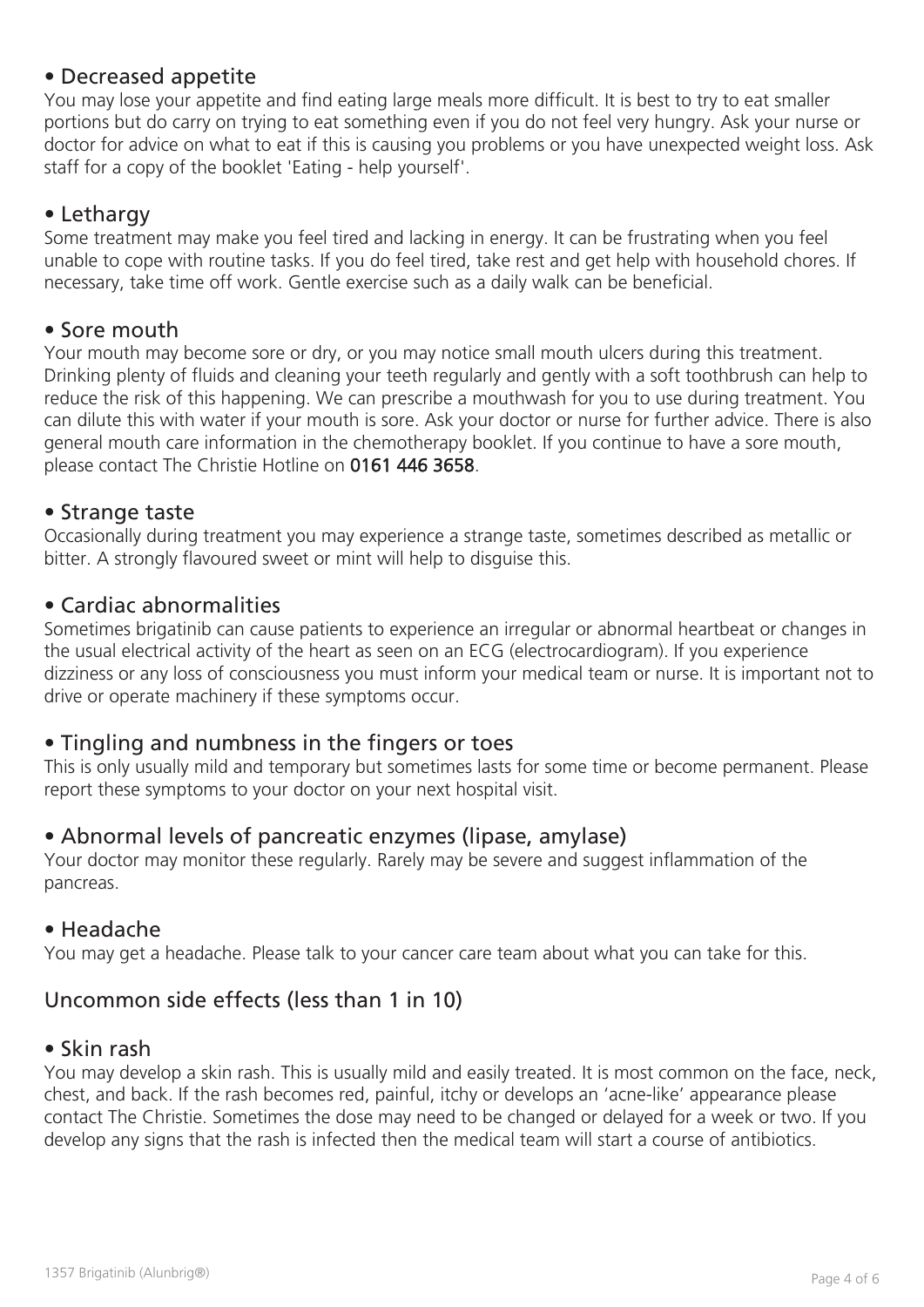## • Chest pain

If you experience chest pain or notice a change in your regular heart beat please tell your doctor or nurse. Please tell your doctor if you have ever been diagnosed with any type of heart disease especially an abnormal heart rhythm. Report any episodes of fast or irregular heartbeat, very slow heartbeat chest pain, lightheadedness, dizziness, fainting, or shortness of breath to your doctor straight away.

#### • Kidney damage

This treatment can occasionally cause long term damage to the kidneys. Your kidney function will be closely monitored with each clinic visit. Occasionally patients on this treatment have developed kidney cysts which do not cause any discomfort and will be monitored by your doctor.

## Rare side effects (less than 1 in 100)

#### Increased risk of infection

It is uncommon to develop an infection. Symptoms of infection include fever, shivering, sweats, sore throat, diarrhoea, discomfort when you pass urine, cough or breathlessness. We recommend that you use a digital thermometer so you can check your temperature. you can buy one from your local chemist.

#### If you feel unwell, you have symptoms of an infection or your temperature is 37.5°C or above, or below 36°C contact The Christie Hotline.

#### Serious and potentially life threatening side effects

In a small proportion of patients this treatment can result in very severe side effects which may cause life threatening complications. The team caring for you will discuss the risk of these side effects with you.

#### Sex, contraception and fertility

Protecting your partner and contraception: We recommend that you or your partner use a condom during sexual intercourse, while you are on brigatinib. This treatment is dangerous to unborn babies and this will also protect you and your partner from any drugs that may be present in semen and in the vagina. If you suspect that you may be pregnant please tell your doctor immediately.

Men receiving treatment with Brigatinib are advised not to father a child during treatment and to use effective contraception during treatment and for 3 months after stopping.

Women of childbearing age being treated with Brigatinib should avoid becoming pregnant. Effective non-hormonal contraception must be used during treatment and for 4 months after stopping Brigatinib.

Fertility: Brigatinib may affect your ability to have children. Your doctor or nurse should have discussed this with you. If not, please ask them before you start treatment. You should not take brigatinib if you are pregnant.

Breastfeeding: It is not known if brigatinib passes in to breast milk. Do not breastfeed whilst taking brigatinib.

#### Late side effects

Some side effects may become evident only after a number of years. In reaching any decision with you about treatment, the potential benefit you receive from treatment will be weighed against the risks of serious long term side effects to the heart, lungs, kidneys and bone marrow. With some drugs there is also a small but definite risk of developing another cancer. If any of these problems specifically applies to you, the doctor will discuss these with you and note this on your consent form.